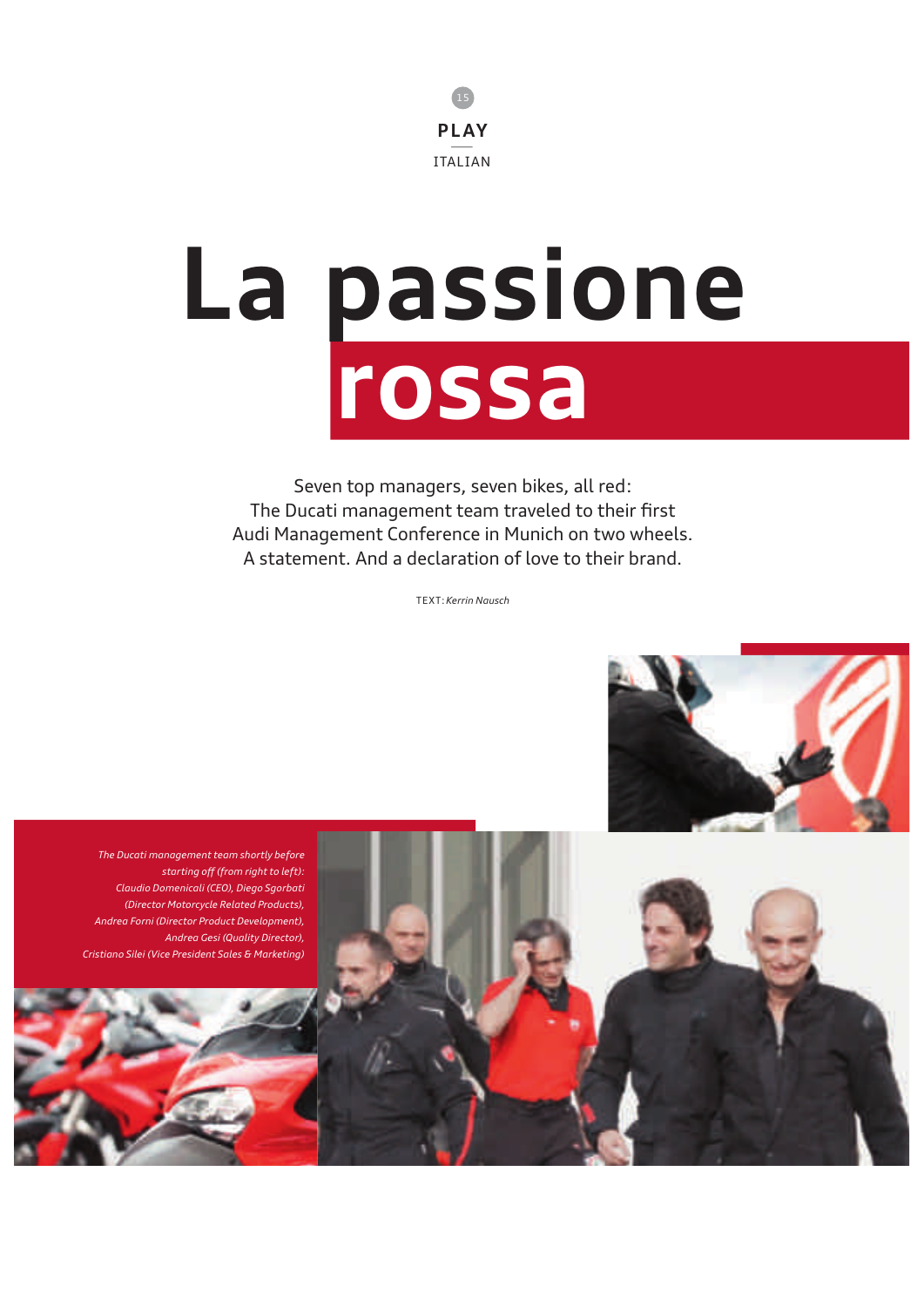Since July 2012, Ducati Motor Holding S.p.A. has been a member of the Audi Group – a relationship that can only be described as perfect. Because what the Audi and Ducati brands have in common is not only a fascination for pioneering technology and emotionally charged products, but also the people behind them – according to Chairman of the Board of Management of AUDI AG Prof. Rupert Stadler. And what does Ducati's management have to say to that? At first nothing. They are on the road. In June 2013, seven of the 15 top managers at Ducati chose not to take an airplane to the first joint management conference; they rode their motorcycles there instead.

It was Claudio Domenicali's idea to use this first meeting with their new Group colleagues to demonstrate a passionate commitment to the brand. The CEO did not have to persuade his fellow managers. "We didn't hesitate at all; we immediately agreed. Because Claudio's idea shows how we think. We don't just come here to work. Even riding a motorcycle is part of our DNA," explains Cristiano Silei, Vice President of Sales & Marketing.

At 9 a.m. they depart in front of the Ducati corporate headquarters in Borgo Panigale, a city district of Bologna. The motorcycles are ready to start. Everyone is in a great mood. They are finally right up close to the product again and can give free rein to the horsepower within. They are all looking forward to this tour because it also bonds their management team together. As passionate motorcyclists, they naturally chose a route that also challenges their biking skills. They drive 200 of the total 600 kilometers off the freeways, riding on country roads through the Alps instead – preferably the tightest and most winding routes. Along the way, the squadra rossa attracts attention. The seven red beauties traveling in a line are drawing crowds. A group of Japanese immediately begins to take photos. This pleases Domenicali especially. Because Japan is the biggest motorcycle manufacturer worldwide. Even when they take a quick break to drink an espresso, the gentlemen attract attention – clothed from head to foot in their stylish but functional Ducati motorcycle gear.



*Escort or admirer ?*

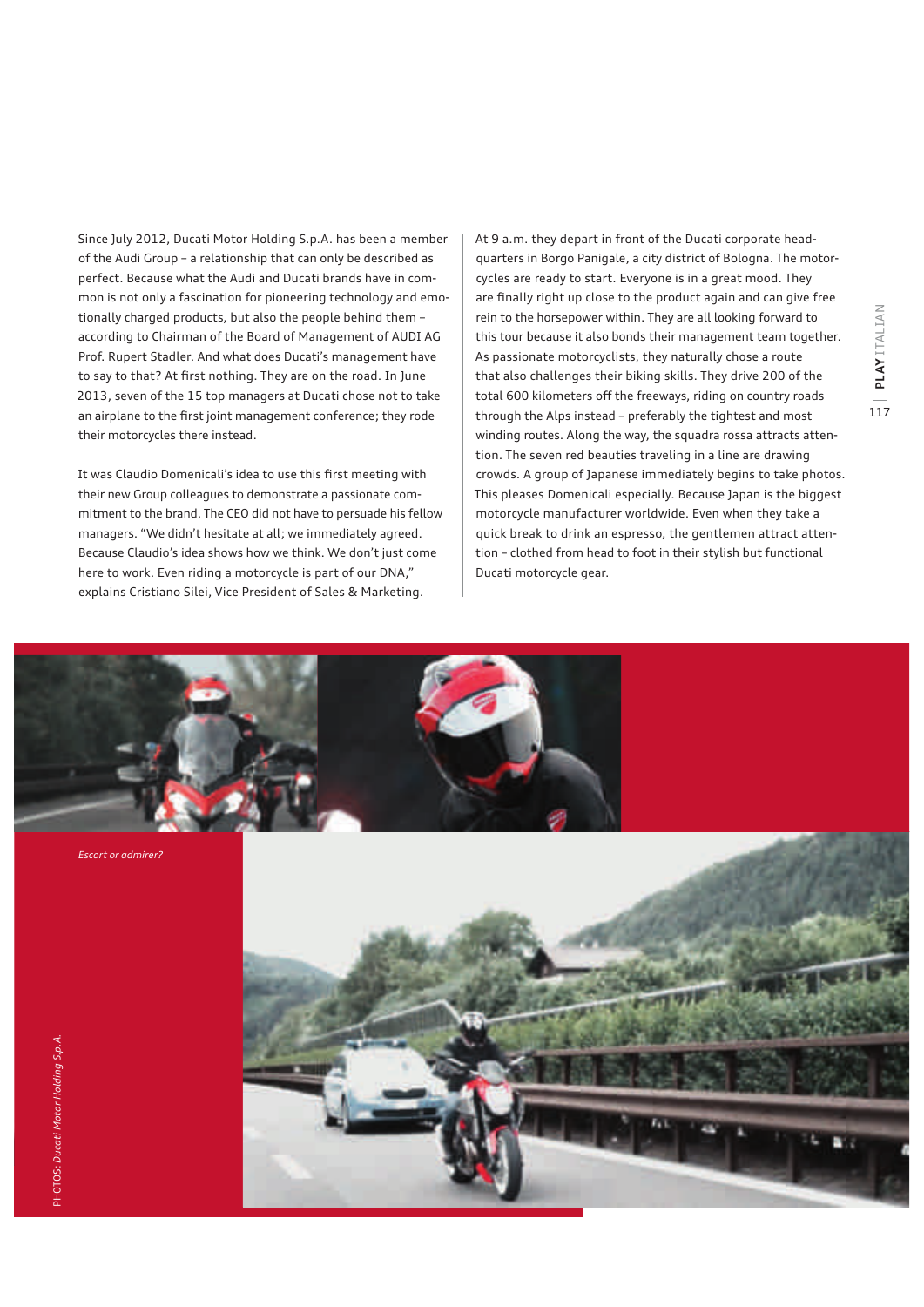

## $\rightarrow$  MONSTER STORIES

*The mother of all naked bikes has countless fans. The new Monster 1200 was launched in 2013. On the global community page monstertales.ducati.com, proud Ducatisti share their best Monster stories, experiences, photos and videos.*



**"WE ARE NOT SIMPLY IN THE TRANSPORTATION BUSINESS. WE ARE BUILDING DREAMS ON WHEELS. DUCATI IS MORE THAN A BRAND. IT IS A WORLD THAT WELCOMES EVERY MOTORCYCLE ENTHUSIAST WITH OPEN ARMS."**

*Claudio Domenicali, CEO Ducati Motor Holding S.p.A.*

> *A brief check of the route : Which roads have the most curves ?*

Dr.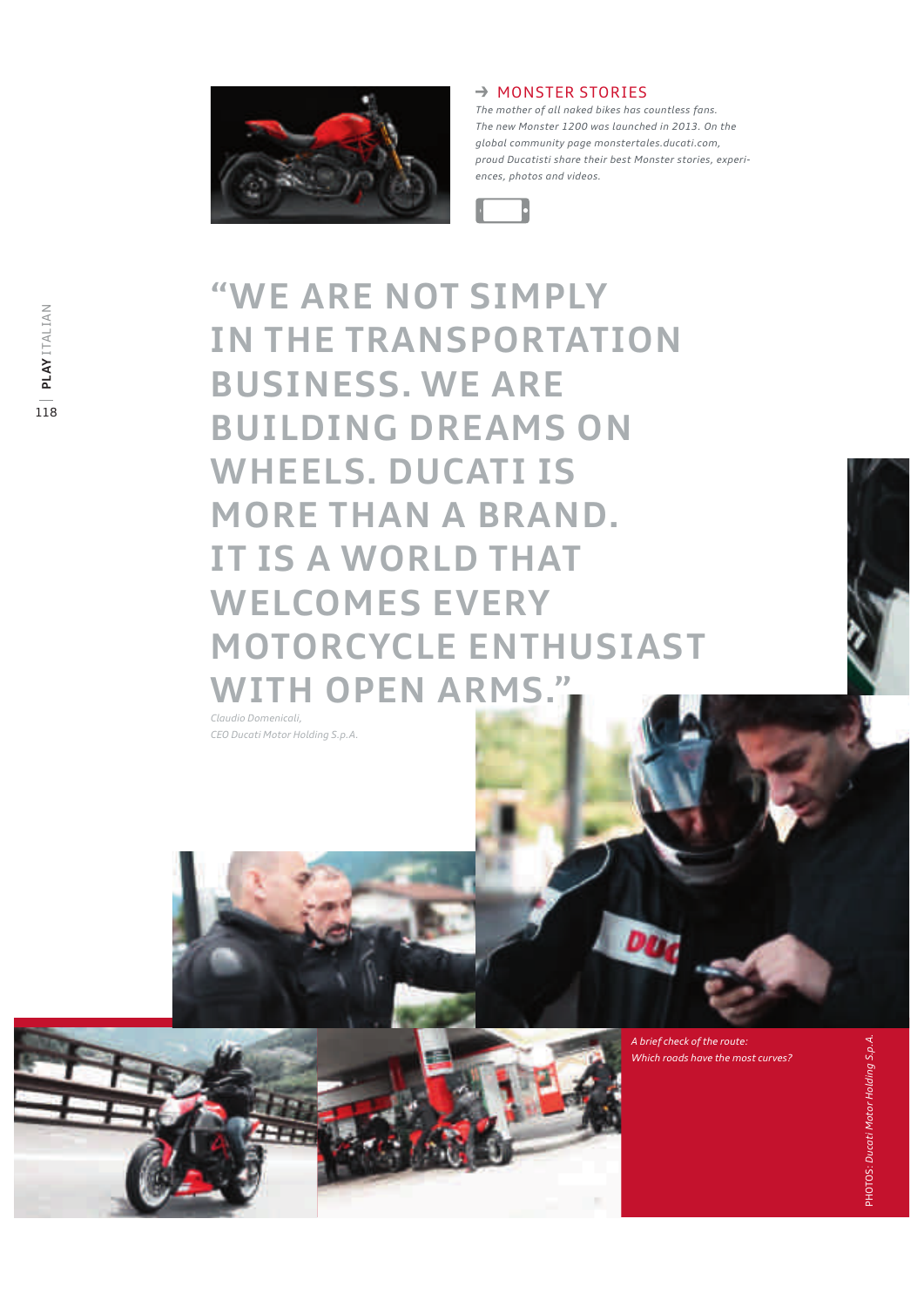*Former Racing Director and now CEO Claudio Domenicali also leads his team on the road.*



They reach their destination Munich at 4 p.m. The welcome they receive exceeds all expectations. Their German Group colleagues are so impressed that they spontaneously park the seven bikes in front of the evening event location. Without asking the Ducati managers. Every participant passes by the gleaming chrome

guard of honor. The next day, it is not just the Ducati management that takes the stage at the meeting. Their motorcycles are, of course, on stage too. As they present themselves, their vision and the video footage they shot during the trip and edited overnight, everyone is captivated. "Our colleagues celebrated us like rock stars," recalls Cristiano Silei.

This is precisely the sort of enthusiasm that defines the brand. Genuine enthusiasm. The kind that cannot be acted out or made up. Everyone in Borgo Panigale puts their heart and soul into their job – from the engineers to the marketing department and the assembly workers in production. Everyone lives Ducati here. Everyone is authentic here. And fans across the globe feel this too. The fans live the brand and its world just as passionately as the people who design and build it. That is why they are not referred to as customers, but as Ducatisti. They proudly personalize their bikes - no two motorcycles are the same; everyone wants a customized machine. This is something the top managers share with the brand's fans as well. Claudio Domenicali rode his own Hypermotard 821 on the trip to Munich, while Cristiano Silei took his own Multistrada Pikes Peak.





#### $\rightarrow$  EXCEPTIONAL DESIGN

*In July 2013, the 1199 Panigale S was named "Best of the Best" at the red dot design awards. The jury of this design competition – one of the world's largest and most prestigious – named the superbike winner of the Product Design category out of 4,662 entries.*